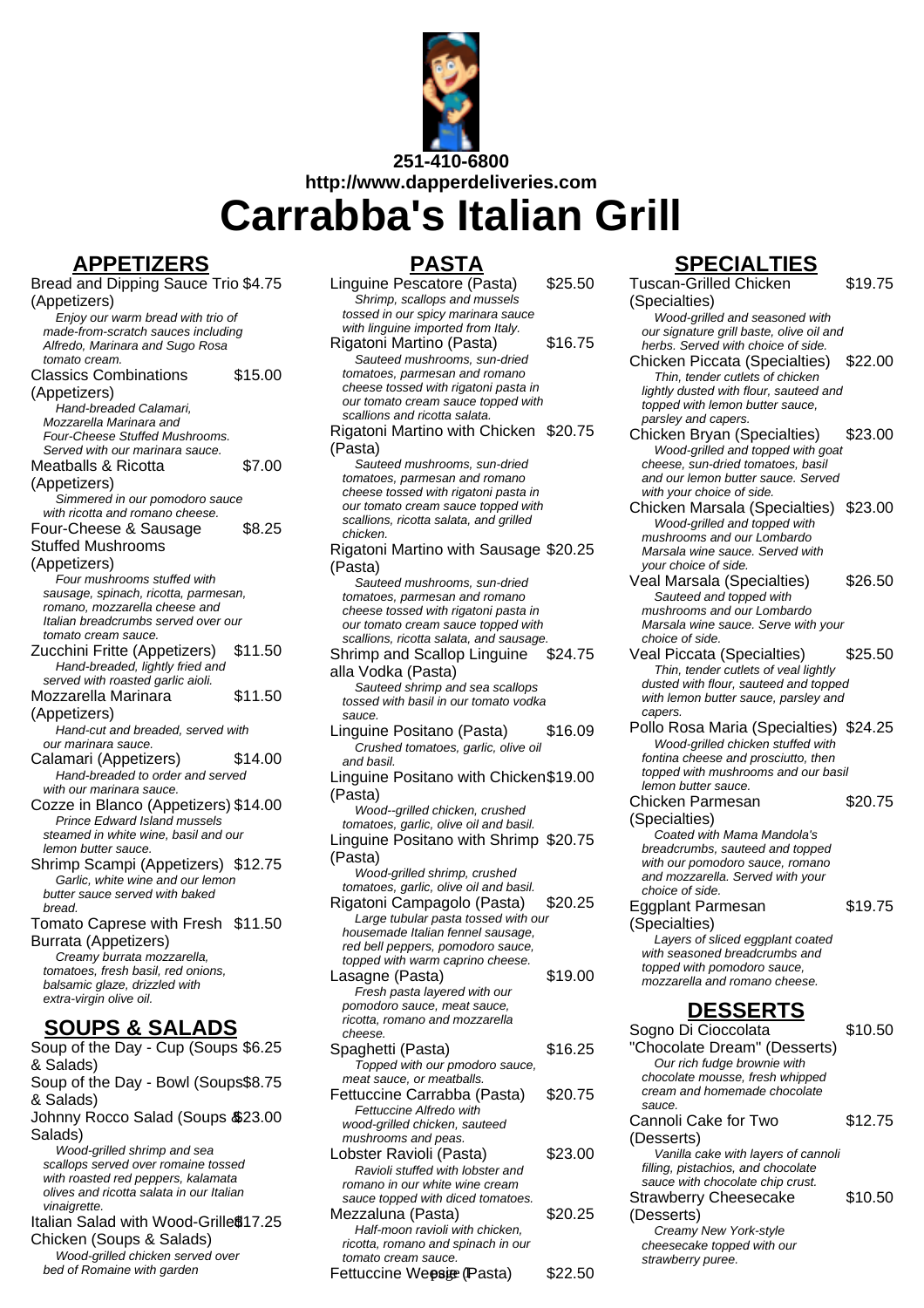vegetables, kalamata olives and our Italian vinaigrette dressing. Italian Salad with Wood-Grille \$20.75 Shrimp (Soups & Salads) Wood-grilled shrimp served over bed of Romaine with garden vegetables, kalamata olives and our Italian vinaigrette dressing. Italian Salad (Soups & Salads\$14.00 Romaine, garden vegetables, kalamata olives and our Italian vinaigrette dressing. Caesar Salad with Wood-Grilled Chicken (Soups & Salads) \$17.25 Wood-grilled chicken served over romaine, croutons, parmesan cheese and caesar dressing. Caesar Salad with Wood-Grilled Shrimp (Soups & Salads) \$19.25 Wood-grilled shrimp served over romaine, croutons, parmesan cheese and caesar dressing. Caesar Salad (Soups & Salad \$14.00 Fresh Romaine, croutons and parmesan cheese served with a side .<br>of our caesar dressing. House Salad (Soups & Salad \$13.25 Romaine tossed in our creamy parmesan dressing with carrots and shredded red cabbage topped with pepperoncini and Kalamata olives. House Salad with Wood-Grilled 7.00 Chicken (Soups & Salads) Romaine tossed in our creamy parmesan dressing with carrots and shredded red cabbage topped with pepperoncini and Kalamata olives. House Salad with Wood-Grilled 9.00 Shrimp (Soups & Salads) Romaine tossed in our creamy parmesan dressing with carrots and shredded red cabbage topped with pepperoncini and Kalamata olives. House Salad with Wood-Grille\$20.75 Salmon (Soups & Salads) Romaine tossed in our creamy parmesan dressing with carrots and shredded red cabbage topped with pepperoncini and Kalamata olives. House Salad with Wood-Grilled 8.50 Sirloin (Soups & Salads) Romaine tossed in our creamy parmesan dressing with carrots and shredded red cabbage topped with pepperoncini and Kalamata olives. **SIDES** Side Garlic Mashed Potatoes \$4.75 (Sides) Mashed potatoes whipped with roasted garlic butter and cream. Side Sauteed Broccoli (Sides) \$4.75 Broccoli sauteed in a mix of red peppers, garlic, onion and olive oil. Side Grilled Asparagus (Sides)\$7.50 Wood-grilled asparagus. Side Fettuccine Alfredo (Sides)\$7.50 Fettuccine Alfredo tossed in a cream sauce with Romano cheese. Side Penne Pomodoro (Sides) \$4.75 Penne pasta tossed with our pormodoro sauce. Side Parmesan Truffle Fries (Sides) \$5.75

French Fries \$4.75

Fettuccine Alfredo with sauteed shrimp, scallions, garlic and mushrooms in our white wine lemon butter sauce.

#### **STEAKS & CHOPS**

| <u>STEAKS &amp; CHOPS</u>                                                |         |
|--------------------------------------------------------------------------|---------|
| <b>Tuscan-Grilled Sirloin 7oz</b>                                        | \$20.75 |
| (Steaks & Chops)                                                         |         |
| Served simply grilled or with the                                        |         |
| choice of one of the following                                           |         |
| toppings. Sicilian butter, Marsala<br>sauce, Bryan topping and Ardente   |         |
| topping.                                                                 |         |
| Tuscan-Grilled Sirloin 10oz                                              | \$24.25 |
| (Steaks & Chops)                                                         |         |
| Served simply grilled or with the                                        |         |
| choice of one of the following                                           |         |
| toppings. Sicilian butter, Marsala                                       |         |
| sauce, Bryan topping and Ardente                                         |         |
| topping.                                                                 |         |
| Tuscan-Grilled Filet 9oz                                                 | \$32.25 |
| (Steaks & Chops)                                                         |         |
| Served simply grilled or with the<br>choice of one of the following      |         |
| toppings. Sicilian butter, Marsala                                       |         |
| sauce, Bryan topping and Ardente                                         |         |
| topping.                                                                 |         |
| Tuscan-Grilled Ribeye 16oz                                               | \$32.25 |
| (Steaks & Chops)                                                         |         |
| Served simply grilled or with the                                        |         |
| choice of one of the following                                           |         |
| toppings. Sicilian butter, Marsala<br>sauce, Bryan topping and Ardente   |         |
| topping.                                                                 |         |
| Tuscan-Grilled Pork Chop -                                               | \$19.75 |
| One Chop (Steaks & Chops)                                                |         |
| Served simply grilled or with the                                        |         |
| choice of one of the following                                           |         |
| toppings. Sicilian butter, Marsala                                       |         |
| sauce, Bryan topping and Ardente                                         |         |
| topping.<br>Tuscan-Grilled Pork Chop -                                   | \$23.00 |
| Two Chops (Steaks & Chops)                                               |         |
| Served simply grilled or with the                                        |         |
| choice of one of the following                                           |         |
| toppings. Sicilian butter, Marsala                                       |         |
| sauce, Bryan topping and Ardente                                         |         |
| topping.                                                                 |         |
|                                                                          |         |
| <b>SEAFOOD</b>                                                           |         |
| Spiedino di Mare (Seafood)                                               | \$27.25 |
| Shrimp and Sea Scallops coasted<br>with Italian bread crumbs.            |         |
| wood-grilled and topped with                                             |         |
| artichokes, sun-dried tomatoes and                                       |         |
| our lemon butter sauce.                                                  |         |
| <b>Simply Grilled Salmon</b>                                             | \$23.00 |
| (Seafood)                                                                |         |
| Wood-grilled salmon.                                                     |         |
| Mahi Wulfe (Seafood)                                                     | \$26.25 |
| Lightly breaded, wood-grilled and                                        |         |
| topped with artichokes, sun-dried<br>tomatoes and our basil lemon butter |         |
| sauce.                                                                   |         |
| Simply Grilled Mahi (Seafood) \$23.00                                    |         |
|                                                                          |         |
|                                                                          |         |
|                                                                          |         |

Tiramisu (Desserts) \$10.50 Lady fingers dipped in our liqueur laced espresso, layered with sweetened mascarpone, Myers's

Rum and chocolate shavings. Traditional Cannoli (Desserts) \$8.50 Two crisp pastry shells stuffed with sweet ricotta and chocolate chip filling, topped with pistachios and powdered sugar.

#### **BEVERAGES**

| Cold Beverage (Beverages)       | \$3.50  |
|---------------------------------|---------|
| Flavored Lemonade               | \$4.75  |
| (Beverages)                     |         |
| Gallon Flavored Tea             | \$11.50 |
| (Beverages)                     |         |
| <b>Gallon Flavored Lemonade</b> | \$11.50 |
| (Beverages)                     |         |
| San Pellegrino (Sm. 500ml)      | \$2.50  |
| (Beverages)                     |         |
| Acqua Panna (Sm. 500ml)         | \$2.50  |
| (Beverages)                     |         |
|                                 |         |

## **KIDS MENU**

| <b>Grilled Chicken Breast (Kids</b>              | \$8.75 |
|--------------------------------------------------|--------|
| Menu)<br>Penne "Mac & Cheese" (Kids              | \$7.50 |
| Menu)<br>Spaghetti & Meatball (Kids              | \$8.75 |
| Menu)<br>Cheese Ravioli & Tomato                 | \$7.50 |
| Sauce (Kids Menu)<br>Chicken Fingers (Kids Menu) | \$8.75 |
|                                                  |        |

#### **FAMILY BUNDLES Feeds 4-5.**

Family Bundle Chicken Piccata \$66.25 (Family Bundles) Thin, tender cutlets of chicken lightly dusted with flour, sauteed and topped with lemon butter sauce, parsley and capers. Family Bundle Lasagne (Family \$51.75 Bundles) Pasta layered with our pomodoro sauce, meat sauce, ricotta, romano and mozzarella cheese. Includes salad and bread. \*This dish takes 60 minutes to prepare.<sup>\*</sup> Family Bundle Spaghetti (Family Bundles) \$46.00 Topped with our pomodoro sauce, bolognese meat sauce or meatballs. Includes your choice of side salad and bread. Family Bundle Chicken Parmesan (Family Bundles) \$66.25 Coated with Mama Mandola's breadcrumbs, sauteed and topped with our pomodoro sauce, romano and mozzarella. Served with choice of penne pomodoro, garlic mashed potatoes, or sauteed broccoli. Includes your choice of side salad and bread. Family Bundle Chicken Marsala \$63.25 (Family Bundles) Wood-grilled and topped with mushrooms and our Lombardo Marsala wine sauce. Served with choice of penne pomodoro, garlic mashed potatoes, or sauteed broccoli. Includes your choice side salad and bread. Family Bundle Salmon Capperi \$69.00 (Family Bundles) Wood-Grilled Salmon topped with page 2 oven roasted grape tomatoes, fresh